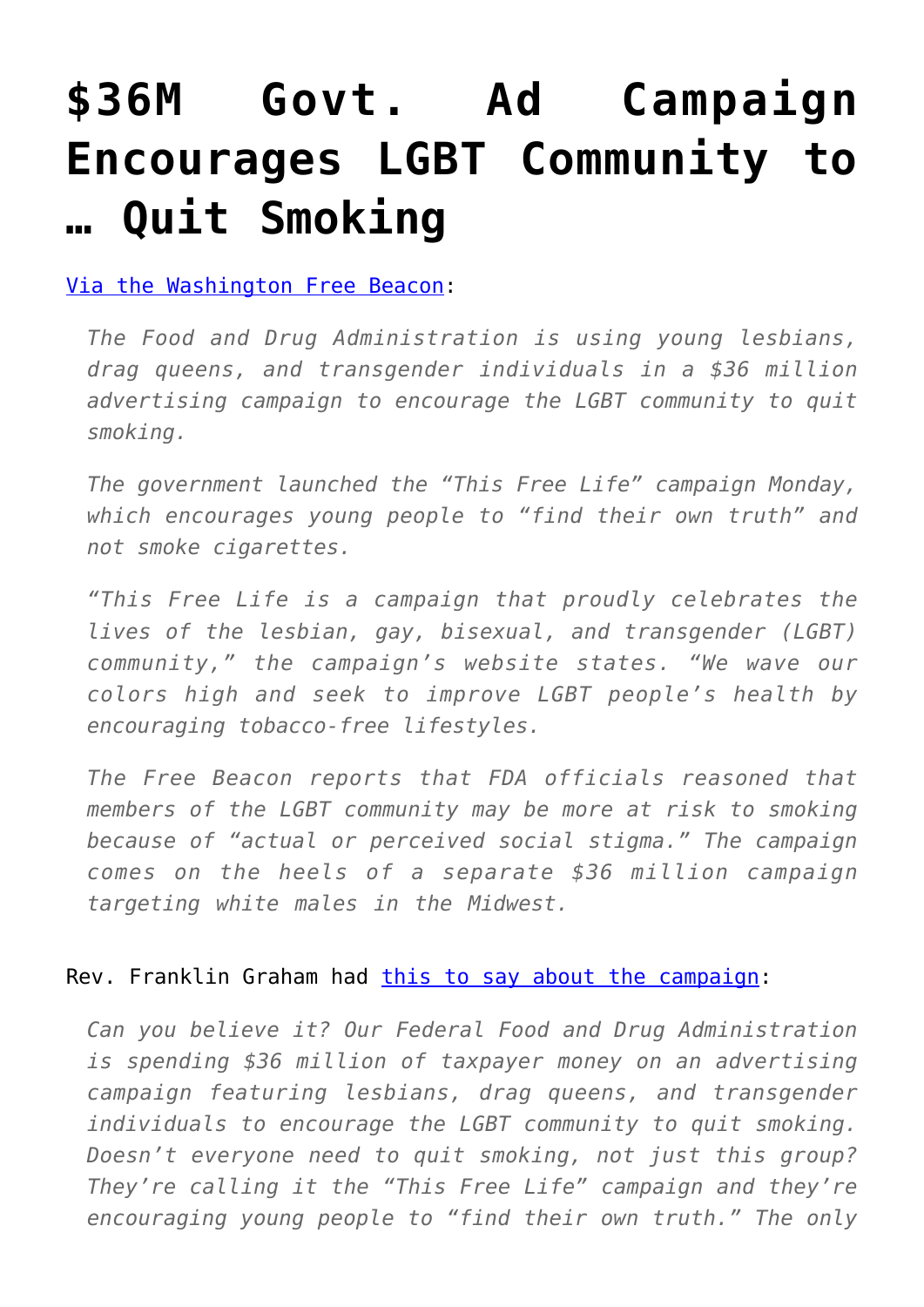*way any person is going to find true freedom is through repentance and faith in God's Son, Jesus Christ. The real truth is, this lifestyle is not healthy—spiritually or physically. We need to believe God's truth, not find our own truth as this campaign encourages. Jesus said, "I am the way, the truth, and the life. No one comes to the Father except through Me" (John 14:6). Finding our own truth is just a lie from Satan.*

What to make of this? First, to be fair, governments have been spending money on anti-smoking campaigns for a long time now. So not much new there (regardless of how one feels about the effectiveness of such campaigns). ?

However, \$36 million is a HUGE campaign. We're talking about 700 percent that of the government's anti-smoking campaign targeting hipsters. (Yes, there was such a thing.) And a brief perusing of [the initial campaign materials](https://thisfreelife.betobaccofree.hhs.gov/) is, shall we say, telling.

I hate to sound cynical, but [this video](https://thisfreelife.betobaccofree.hhs.gov/our-story) looks to me a bit like a \$36 million pro LGBT commercial masquerading as an antismoking commercial. But hey, it's not like the U.S. Treasury is \$20 trillion in debt or anything. (Nope, [just \\$19.3](http://www.usdebtclock.org/) [trillion.](http://www.usdebtclock.org/))

Am I wrong? Is this campaign one that is perhaps very much in the public interest? Or, to Rev. Graham's point, is it an effort to undermine traditional marriage and to mislead America's youth by telling them to "find their own truth"?

Or is it just the sad state of politics in modern America? With those in government using the public largesse to reward the constituencies that helped elect them?

*[Jon Miltimore](https://www.facebook.com/jmiltimore/?fref=ts) is the Senior Editor of [Intellectual Takeout.](https://www.intellectualtakeout.org/)*

—